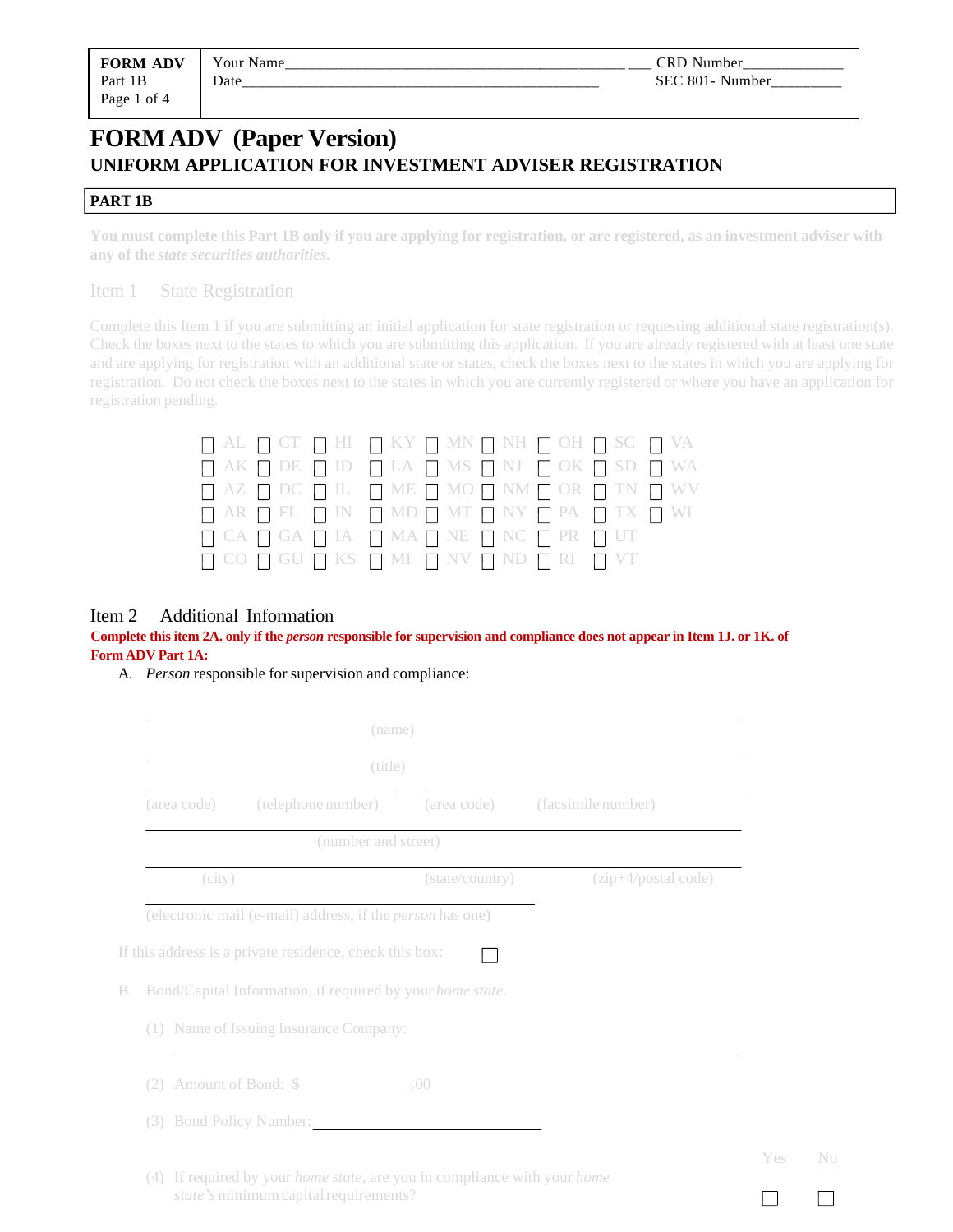| <b>FORM ADV</b><br>Part 1B<br>Page 2 of 4 | Your Name                                                                                                                                                                                                                                                                                  | SEC 801-Number |                |
|-------------------------------------------|--------------------------------------------------------------------------------------------------------------------------------------------------------------------------------------------------------------------------------------------------------------------------------------------|----------------|----------------|
|                                           | For "yes" answers to the following question, complete a Bond DRP:                                                                                                                                                                                                                          | Yes            | N <sub>0</sub> |
|                                           | C. Has a bonding company ever denied, paid out on, or revoked a bond for you,<br>any advisory affiliate, or any management person?                                                                                                                                                         |                |                |
|                                           | For "yes" answers to the following question, complete a Judgment/Lien DRP:                                                                                                                                                                                                                 |                |                |
|                                           | D. <del>Do you have</del> Are there any unsatisfied judgments or liens against you, any <i>advisory affiliate</i> ,<br>or any management person?                                                                                                                                           |                |                |
|                                           | For "yes" answers to the following questions, complete an Arbitration DRP:                                                                                                                                                                                                                 |                |                |
|                                           | E. Are you, any advisory affiliate, or any management person currently the subject of, or<br>have you, any <i>advisory affiliate</i> , or any <i>management person</i> been the subject of, an<br>arbitration claim alleging damages in excess of \$2,500, involving any of the following: |                |                |
|                                           | (1) any investment or an <i>investment-related</i> business or activity?                                                                                                                                                                                                                   | $\sim$         |                |
|                                           | (2) fraud, false statement, or omission?                                                                                                                                                                                                                                                   |                |                |
|                                           | (3) theft, embezzlement, or other wrongful taking of property?                                                                                                                                                                                                                             |                |                |
|                                           | (4) bribery, forgery, counterfeiting, or extortion?                                                                                                                                                                                                                                        |                |                |
|                                           | (5) dishonest, unfair, or unethical practices?                                                                                                                                                                                                                                             |                |                |
|                                           | For "yes" answers to the following questions, complete a Civil Judicial Action DRP:                                                                                                                                                                                                        |                |                |
|                                           | F. Are you, any advisory affiliate, or any management person currently subject to,<br>or have you, any advisory affiliate, or any management person been found liable in,<br>a civil, self-regulatory organization, or administrative proceeding involving any<br>of the following:        |                |                |
|                                           | (1) an investment or <i>investment-related</i> business or activity?                                                                                                                                                                                                                       |                |                |
|                                           | (2) fraud, false statement, or omission?                                                                                                                                                                                                                                                   |                |                |
|                                           | (3) theft, embezzlement, or other wrongful taking of property?                                                                                                                                                                                                                             |                |                |
|                                           | (4) bribery, forgery, counterfeiting, or extortion?                                                                                                                                                                                                                                        |                |                |
|                                           | (5) dishonest, unfair, or unethical practices?                                                                                                                                                                                                                                             |                |                |

#### G. Other Business Activities

- (1) Are you, any *advisory affiliate*, or any *management person* actively engaged in business as a(n) (check all that apply):
	- **Attorney**  $\perp$
	- Certified public accountant  $\Box$
	- Tax preparer  $\Box$
	- $\Box$  Issuer of Securities
	- □ Sponsor or syndicator of limited partnerships (or equivalent), excluding pooled investment vehicles
	- $\square$  Sponsor, general partner, managing member (or equivalent) of pooled investment vehicles
	- $\Box$  Real estate adviser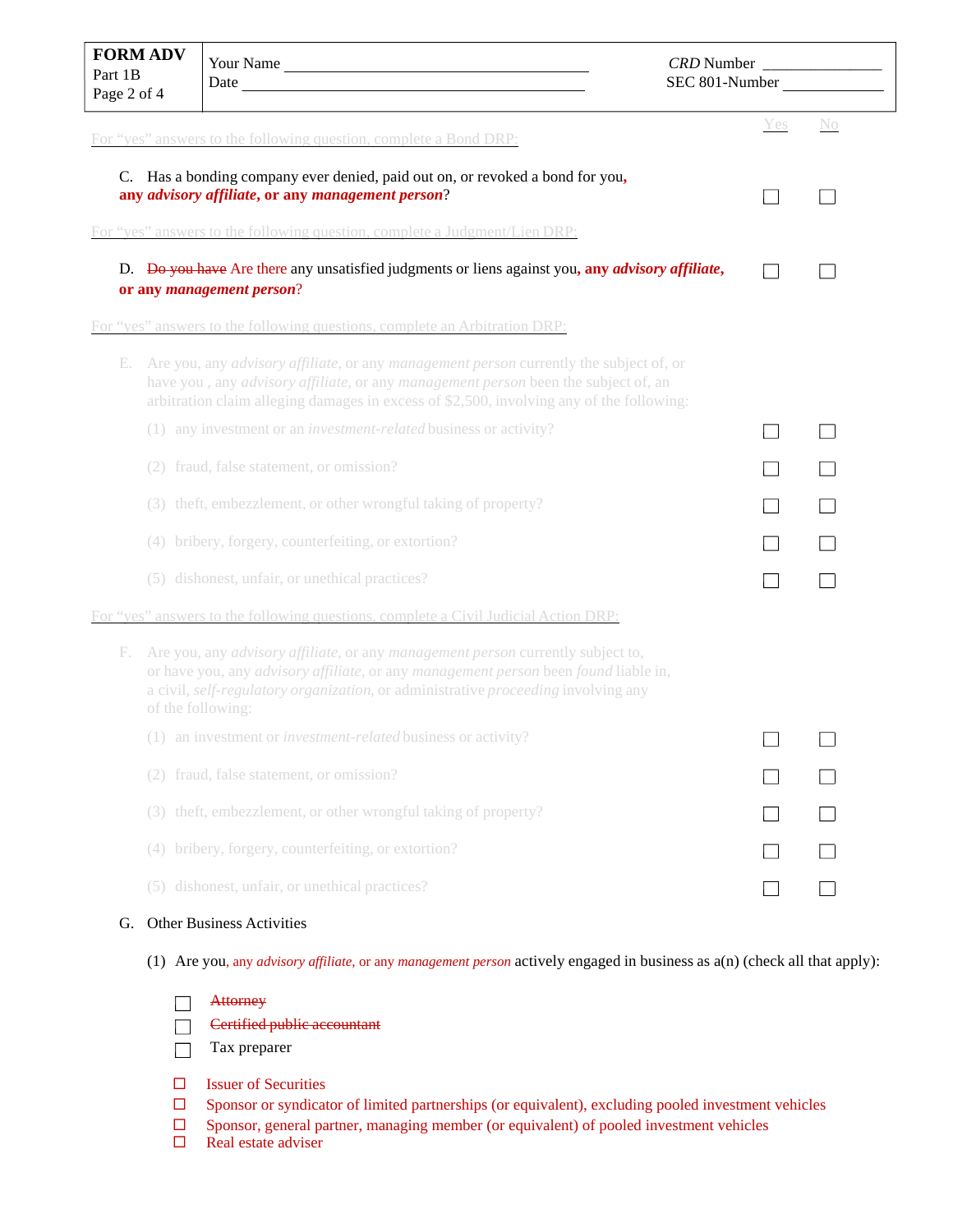| <b>FORM ADV</b> | our Name | Number<br>CRD                          |
|-----------------|----------|----------------------------------------|
| Part 1B         | Date     | SEC<br>$801 -$<br>Number<br>__________ |
| Page 3 of 4     |          |                                        |

- (2) If you**, any** *advisory affiliate***, or any** *management person* are actively engaged in any business other than those listed in Item 6.A. of Part 1 A or Item 2.G(1) of Part 1B, describe the business and the approximate amount of time spent on that business:
- **H.** If you provide financial planning services, the investments made based on those services at the end of your last fiscal year totaled: Securities Non-Securities

| totaled:                                                                                                                                                                                                                                                                                                                                                                                                                                                                                                                                         | Securities | Non-Securities |
|--------------------------------------------------------------------------------------------------------------------------------------------------------------------------------------------------------------------------------------------------------------------------------------------------------------------------------------------------------------------------------------------------------------------------------------------------------------------------------------------------------------------------------------------------|------------|----------------|
|                                                                                                                                                                                                                                                                                                                                                                                                                                                                                                                                                  | Investment | Investments    |
| Under \$100,000                                                                                                                                                                                                                                                                                                                                                                                                                                                                                                                                  |            | m.             |
|                                                                                                                                                                                                                                                                                                                                                                                                                                                                                                                                                  | L.         | e i            |
| \$100,001 to \$500,000                                                                                                                                                                                                                                                                                                                                                                                                                                                                                                                           |            |                |
| \$500,001 to \$1,000,000                                                                                                                                                                                                                                                                                                                                                                                                                                                                                                                         |            |                |
| $$1,000,001$ to $$2,500,000$                                                                                                                                                                                                                                                                                                                                                                                                                                                                                                                     |            | a l            |
| \$2,500,001 to \$5,000,000                                                                                                                                                                                                                                                                                                                                                                                                                                                                                                                       |            |                |
| More than \$5,000,000                                                                                                                                                                                                                                                                                                                                                                                                                                                                                                                            |            |                |
| If securities investments are over \$5,000,000, how much?<br>$\frac{1}{2}$ (round to the nearest \$1,000,000)                                                                                                                                                                                                                                                                                                                                                                                                                                    |            |                |
| If non-securities investments are over \$5,000,000, how much?<br>$\frac{\text{S}}{\text{S}}$ (round to the nearest \$1,000,000)                                                                                                                                                                                                                                                                                                                                                                                                                  |            |                |
| I.<br>Custody                                                                                                                                                                                                                                                                                                                                                                                                                                                                                                                                    |            |                |
| (1) Advisory Fees                                                                                                                                                                                                                                                                                                                                                                                                                                                                                                                                |            | Yes<br>No      |
| Do you withdraw advisory fees directly from your <i>clients'</i> accounts? If you answered<br>"yes", respond to the following:                                                                                                                                                                                                                                                                                                                                                                                                                   |            |                |
| (a) Do you send a copy of your invoice to the custodian or trustee at the<br>same time that you send a copy to the <i>client</i> ?                                                                                                                                                                                                                                                                                                                                                                                                               |            |                |
| (b) Does the custodian send quarterly statements to your <i>clients</i> showing all<br>disbursements for the custodian account, including the amount of the advisory fees? $\Box$                                                                                                                                                                                                                                                                                                                                                                |            |                |
| (c) Do your <i>clients</i> provide written authorization permitting you to be paid directly<br>for their accounts held by the custodian or trustee?                                                                                                                                                                                                                                                                                                                                                                                              |            |                |
| (2) Pooled Investment Vehicles and Trusts                                                                                                                                                                                                                                                                                                                                                                                                                                                                                                        |            |                |
| $(a)(i)$ Do you or a <i>related person</i> act as general partner, <b>managing member, or person serving</b><br>in a similar capacity, for any partnership or trustee for any fund in which your advisory clients are<br>either partners of the partnership or beneficiaries of the trust pooled investment vehicle for which you<br>are the adviser to the pooled investment vehicle, or for which you are the adviser to one or more<br>of the investors in the pooled investment vehicle?<br>If you answered "yes", respond to the following: |            |                |
| $(a)(ii)$ As the general partner, managing member, or person serving in a similar<br>capacity of a partnership, have you or a related person engaged an attorney or an-<br>independent certified public accountant any of the following to provide<br>authority permitting each direct payment or any transfer of funds or securities from<br>the partnership account of the pooled investment vehicle?                                                                                                                                          |            |                |
| <u>Yes</u><br>$\Box$<br><b>Attorney</b>                                                                                                                                                                                                                                                                                                                                                                                                                                                                                                          | No<br>ΓI   |                |
| Independent certified public accountant [ ]                                                                                                                                                                                                                                                                                                                                                                                                                                                                                                      |            |                |
| <b>Other independent party</b><br>$\Box$                                                                                                                                                                                                                                                                                                                                                                                                                                                                                                         | $\Box$     |                |
| Describe the independent party:                                                                                                                                                                                                                                                                                                                                                                                                                                                                                                                  |            |                |
| <b>Description:</b>                                                                                                                                                                                                                                                                                                                                                                                                                                                                                                                              |            |                |

I. *Custody*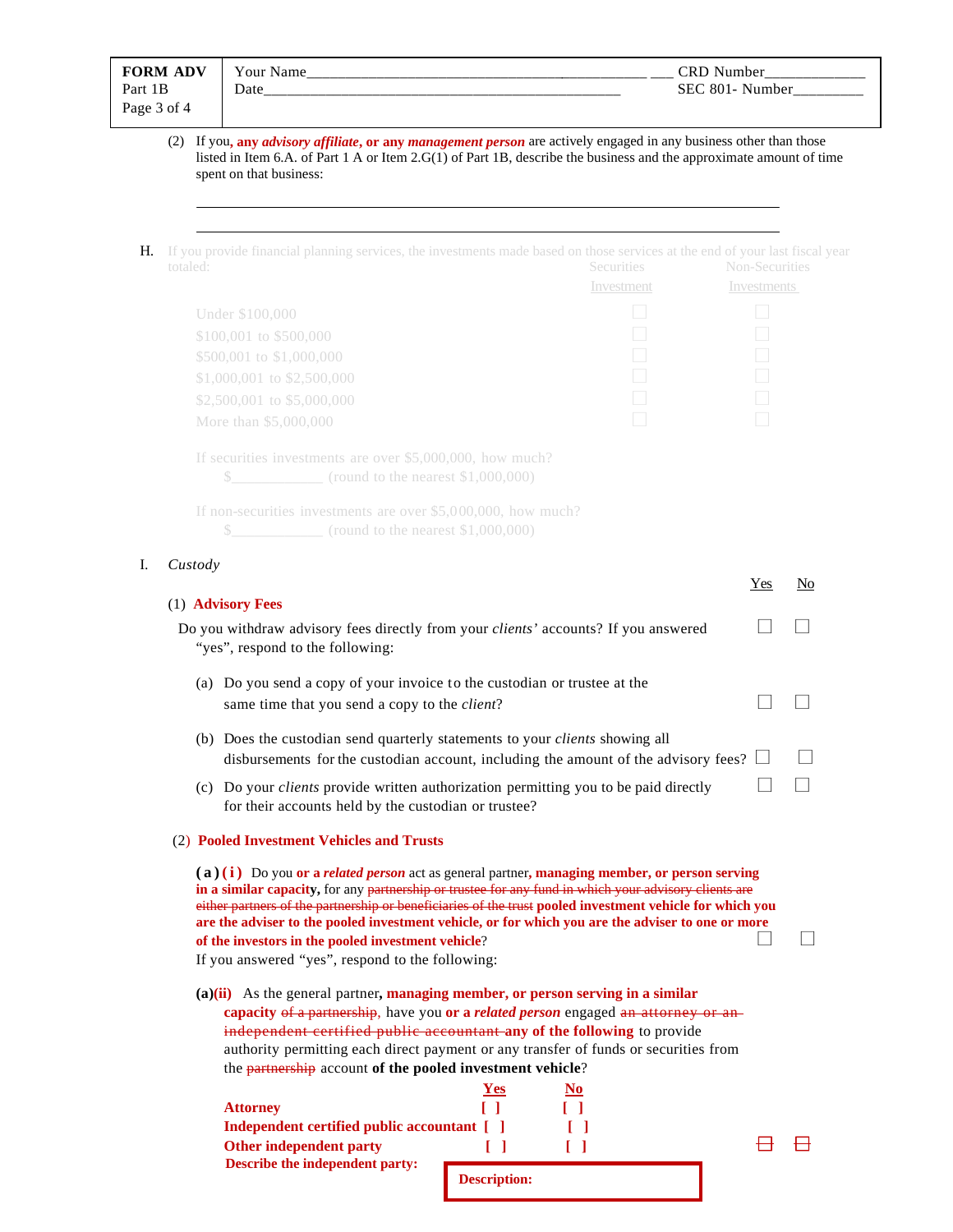Yes No

 $\Box$ 

 $\Box$ 

 $\Box$ 

 $\Box$ 

*For purposes of this Item 2I.2(a), "Independent party" means a person that: (A) is engaged by the investment adviser to act as a gatekeeper for the payment of fees, expenses and capital withdrawals from the pooled investment; (B) does not control and is not controlled by and is not under common control with the investment adviser; (C) does not have, and has not had within the past two years, a material business relationship with the investment adviser; and (D) shall not negotiate or agree to have material business relations or commonly controlled relations with an investment adviser for a period of two years after serving as the person engaged in an independent party agreement.*

**(b) Do you or a** *related person* **act as investment adviser and a trustee for any trust, or act as a trustee for any trust in which your advisory clients are beneficiaries of the trust?** 

- (3) Do you require prepayment of fees of more than \$500 per *client* and for
- J. If you are organized as a sole proprietorship, please answer the following:
	- (1) (a) Have you passed, on or after January 1, 2000, the Series 65 examination?  $\Box$  $\Box$ (b) Have you passed, on or after January 1, 2000, the Series 66 examination and also passed, at any time, the Series 7 examination?
	- (2) (a) Do you have any investment advisory professional designations?

*If "no," you do not need to answer Item 2.J(2)(b).*

- (b) I have earned and I am in good standing with the organization that issued the following credential:
- 1. Certified Financial Planner ("CFP")
- 2. Chartered Financial Analyst ("CFA")
- 3. Chartered Financial Consultant ("ChFC")
	- 4. Chartered Investment Counselor ("CIC")
	- 5. Personal Financial Specialist ("PFS")
- □ 6. None of the above

#### **K. If you are organized other than as a sole proprietorship, please provide the following:**

(1) Indicate the date you obtained your legal status. Date of formation:

 **(MM/DD/YYYY)** 

 **(2) Indicate your IRS Employer Identification Number: \_\_\_\_\_\_\_\_\_\_\_\_\_\_\_\_\_\_\_\_\_\_\_\_\_** 

<sup>(3)</sup> Your social security number: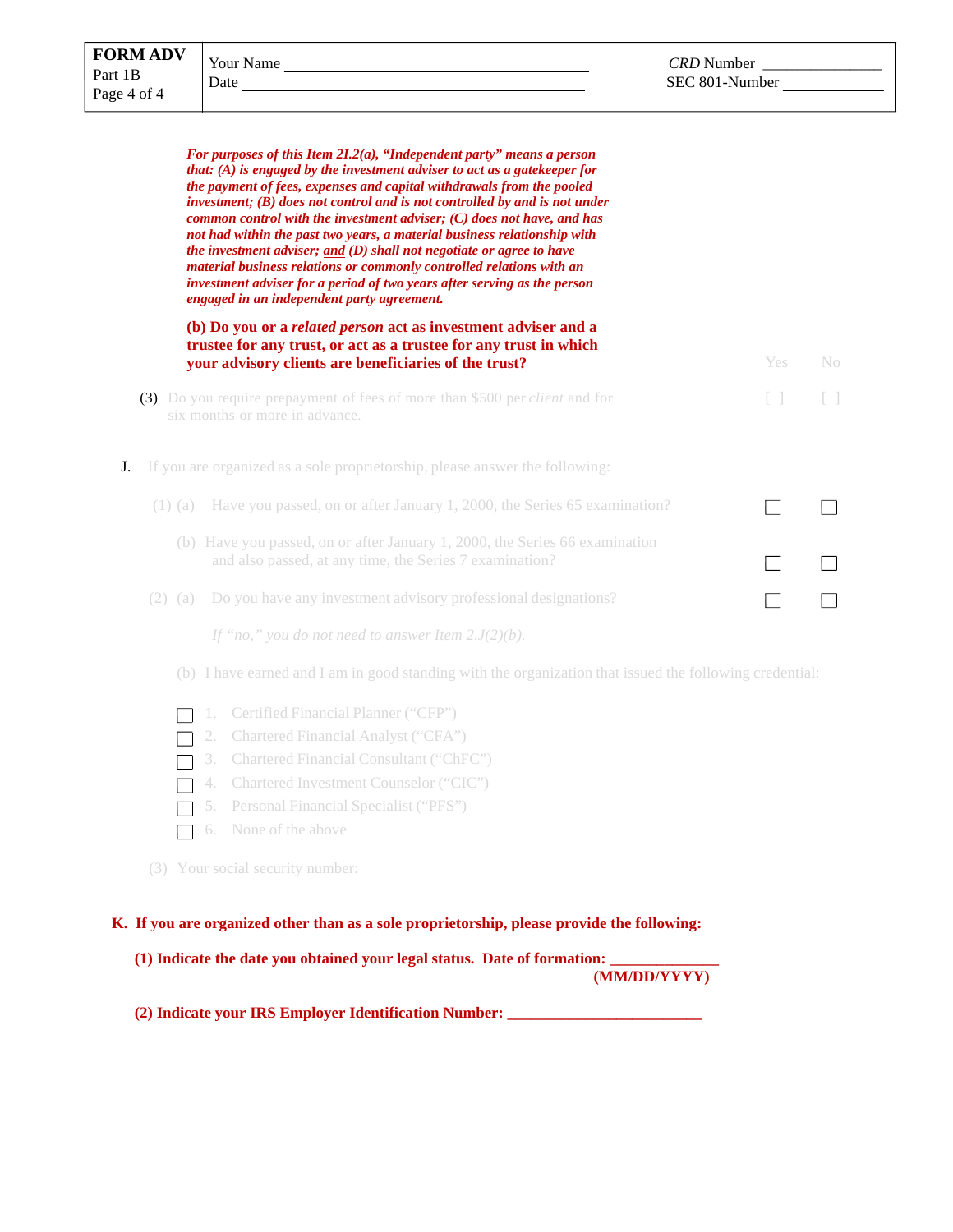## **BOND DISCLOSURE REPORTING PAGE (ADV)**

| <b>GENERAL INSTRUCTIONS</b>                                                                                                                                                                                    |  |  |  |  |  |
|----------------------------------------------------------------------------------------------------------------------------------------------------------------------------------------------------------------|--|--|--|--|--|
| This Disclosure Reporting Page (DRP ADV) is an $\Box$ INITIAL OR $\Box$ AMENDED response used to report details for<br>affirmative responses to Item 2.C. of Part 1B of Form ADV.                              |  |  |  |  |  |
| Use a separate DRP for each event or <i>proceeding</i> . The same event or <i>proceeding</i> may be reported for more than one <i>person</i> or<br>entity using one DRP. File with a completed Execution Page. |  |  |  |  |  |
| $V_{\text{out}}$ CDD Number<br><b>Your Name</b>                                                                                                                                                                |  |  |  |  |  |
| Part I                                                                                                                                                                                                         |  |  |  |  |  |

#### **A. The** *person(s)* **or entity(ies) for whom this DRP is being filed is**

- **(are): You (the advisory firm)**
- **You and one or more of your** *advisory affiliates* **or** *management persons*
- **One or more of your** *advisory affiliates* **or** *management persons*

**If this DRP is being filed for an** *advisory affiliate* **or** *management person***, give the full name of the** *advisory affiliate* **or**  *management person* **below (for individuals, Last name, First name, Middle name).** 

**If the** *advisory affiliate* **or** *management person* **has a** *CRD* **number, provide that number. If not, indicate "nonregistered" by checking the appropriate checkbox.** 

| Your Name | <b>Your CRD Number</b> |
|-----------|------------------------|
|           |                        |

#### **ADV DRP -** *ADVISORY AFFILIATE* **or** *MANAGEMENT PERSON*

| <i>CRD</i> Number | This advisory affiliate or management person is: $\square$ a firm $\square$ an |
|-------------------|--------------------------------------------------------------------------------|
| individual        |                                                                                |
|                   | Registered: $\Box$ Yes $\Box$ No                                               |

**Name (For individuals, Last, First, Middle)** 

**This DRP should be removed from the ADV record because the** *advisory affiliate(s)* **or** *management person(s) is* **no longer associated with the adviser.** 

 **This DRP should be removed from the ADV record because it was filed in error, such as due to a clerical or dataentry mistake. Explain the circumstances:** 

**\_\_\_\_\_\_\_\_\_\_\_\_\_\_\_\_\_\_\_\_\_\_\_\_\_\_\_\_\_\_\_\_\_\_\_\_\_\_\_\_\_\_\_\_\_\_\_\_\_\_\_\_\_\_\_\_\_\_\_\_\_\_\_\_\_\_\_\_\_\_\_\_\_\_\_\_\_\_\_\_\_\_\_\_\_\_\_\_\_\_\_\_\_\_\_ \_\_\_\_\_\_\_\_\_\_\_\_\_\_\_\_\_\_\_\_\_\_\_\_\_\_\_\_\_\_\_\_\_\_\_\_\_\_\_\_\_\_\_\_\_\_\_\_\_\_\_\_\_\_\_\_\_\_\_\_\_\_\_\_\_\_\_\_\_\_\_\_\_\_\_\_\_\_\_\_\_\_\_\_\_\_\_\_\_\_\_\_\_\_\_** 

**NOTE: The completion of this form does not relieve the** *advisory affiliate* **or** *management person* **of its obligation to update its IARD or** *CRD* **records.** 

#### **Part II**

1. Firm Name: (Policy Holder)

2. Bonding Company Name: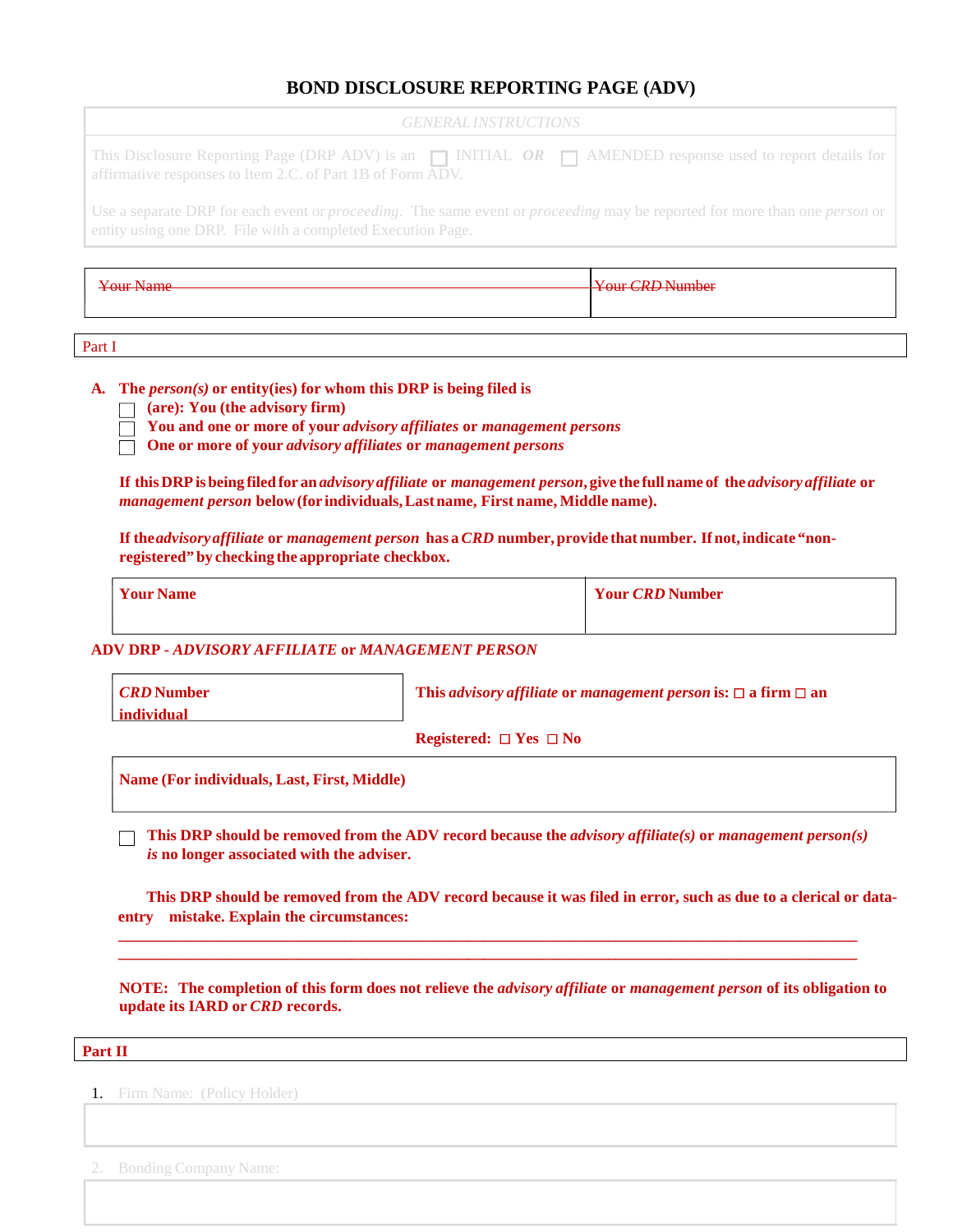3. Disposition Type: (check appropriate item)

| Denied Payout Revoked              |  |                                 |  |
|------------------------------------|--|---------------------------------|--|
| 4. Disposition Date (MM/DD/YYYY):  |  | $\Box$ Exact $\Box$ Explanation |  |
| If not exact, provide explanation: |  |                                 |  |

5. If disposition resulted in Payout, list Payout Amount and Date Paid:

6. Summarize the details of circumstances leading to the necessity of bonding company action: (your response must fit within the space provided):

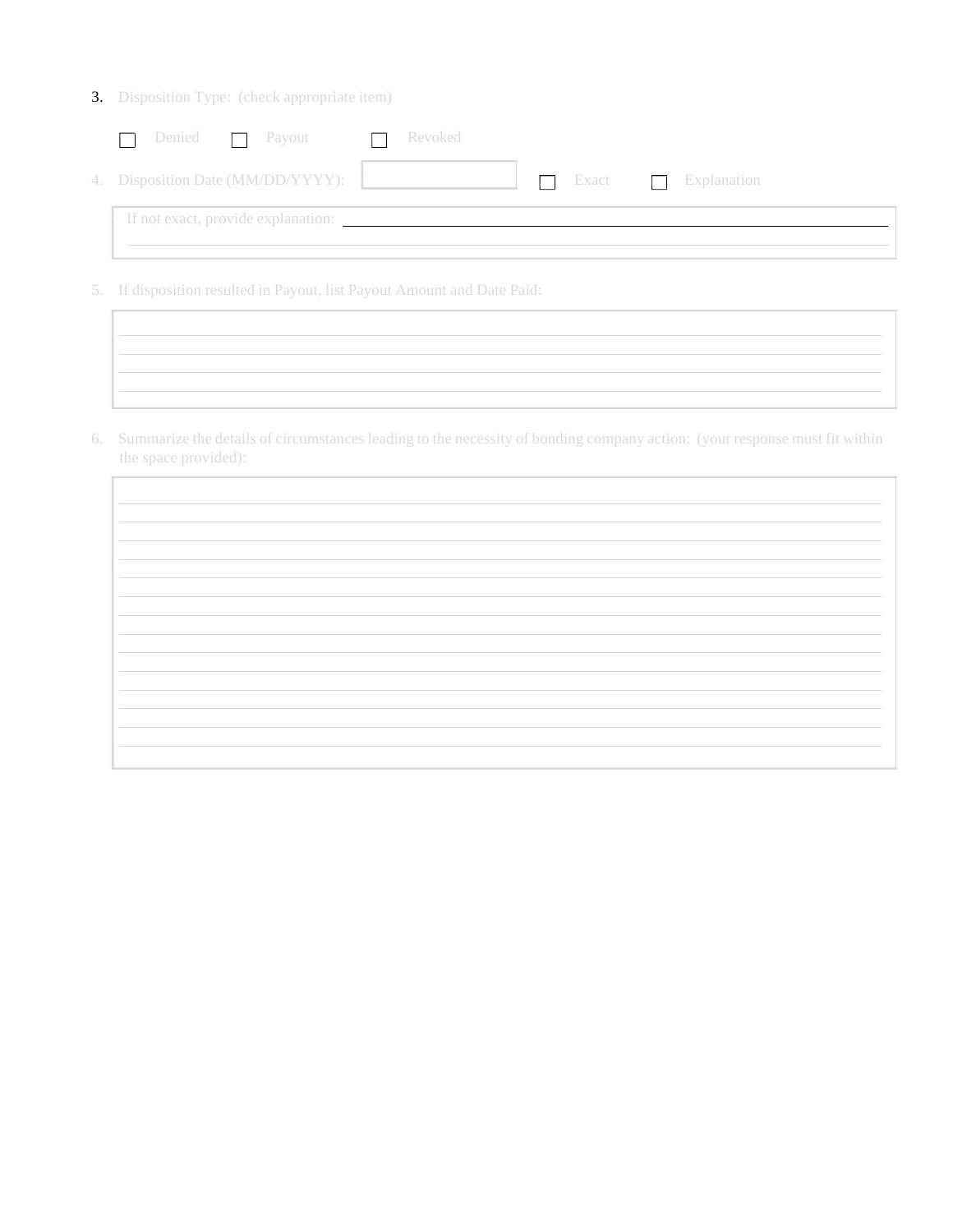## **JUDGMENT/LIEN DISCLOSURE REPORTING PAGE (ADV)**

| <b>GENERAL INSTRUCTIONS</b>                                                                                                                                                                                    |                 |  |  |  |  |
|----------------------------------------------------------------------------------------------------------------------------------------------------------------------------------------------------------------|-----------------|--|--|--|--|
| This Disclosure Reporting Page (DRP ADV) is an <b>IMITIAL OR IMENDED</b> response used to report details for<br>affirmative responses to Item 2.D. of Part 1B of Form ADV.                                     |                 |  |  |  |  |
| Use a separate DRP for each event or <i>proceeding</i> . The same event or <i>proceeding</i> may be reported for more than one <i>person</i> or<br>entity using one DRP. File with a completed Execution Page. |                 |  |  |  |  |
| Your Name                                                                                                                                                                                                      | Your CRD Number |  |  |  |  |
|                                                                                                                                                                                                                |                 |  |  |  |  |

#### **Part I**

#### **A. The** *person(s)* **or entity(ies) for whom this DRP is being filed is**

- **(are): You (the advisory firm)** 
	- **You and one or more of your** *advisory affiliates* **or** *management persons*

**One or more of your** *advisory affiliates* **or** *management persons*  $\Box$ 

**If this DRP is being filed for an** *advisory affiliate* **or a** *management person***, give the full name of the** *advisory affiliate* **or**  *management person* **below (for individuals, Last name, First name, Middle name).** 

**If the** *advisory affiliate* **or** *management person* **has a** *CRD* **number, provide that number. If not, indicate "nonregistered" by checking the appropriate checkbox.** 

| <b>Your Name</b> | <b>Your CRD Number</b> |
|------------------|------------------------|
|                  |                        |

#### **ADV DRP -** *ADVISORY AFFILIATE* **or** *MANAGEMENT PERSON*

| <i>CRD</i> Number<br>  individual | This advisory affiliate or management person is: $\square$ a firm $\square$ an |
|-----------------------------------|--------------------------------------------------------------------------------|
|                                   | Registered: $\Box$ Yes $\Box$ No                                               |

**Name (For individuals, Last, First, Middle)** 

**This DRP should be removed from the ADV record because the** *advisory affiliate(s)* **or** *management person(s)* **is no longer associated with the adviser.** 

 **This DRP should be removed from the ADV record because it was filed in error, such as due to a clerical or data-entry mistake. Explain the circumstances: \_\_\_\_\_\_\_\_\_\_\_\_\_\_\_\_\_\_\_\_\_\_\_\_\_\_\_\_\_\_\_\_\_\_\_\_\_\_\_\_\_\_\_\_\_\_\_\_\_\_\_\_\_\_\_\_\_\_\_\_\_\_\_\_\_\_\_\_\_\_\_\_\_\_\_\_\_\_\_\_\_\_\_\_\_\_\_\_\_\_\_\_\_\_\_** 

**\_\_\_\_\_\_\_\_\_\_\_\_\_\_\_\_\_\_\_\_\_\_\_\_\_\_\_\_\_\_\_\_\_\_\_\_\_\_\_\_\_\_\_\_\_\_\_\_\_\_\_\_\_\_\_\_\_\_\_\_\_\_\_\_\_\_\_\_\_\_\_\_\_\_\_\_\_\_\_\_\_\_\_\_\_\_\_\_\_\_\_\_\_\_\_** 

**NOTE: The completion of this form does not relieve the** *advisory affiliate* **or** *management person* **of its obligation to update its IARD or** *CRD* **records.** 

**Part II**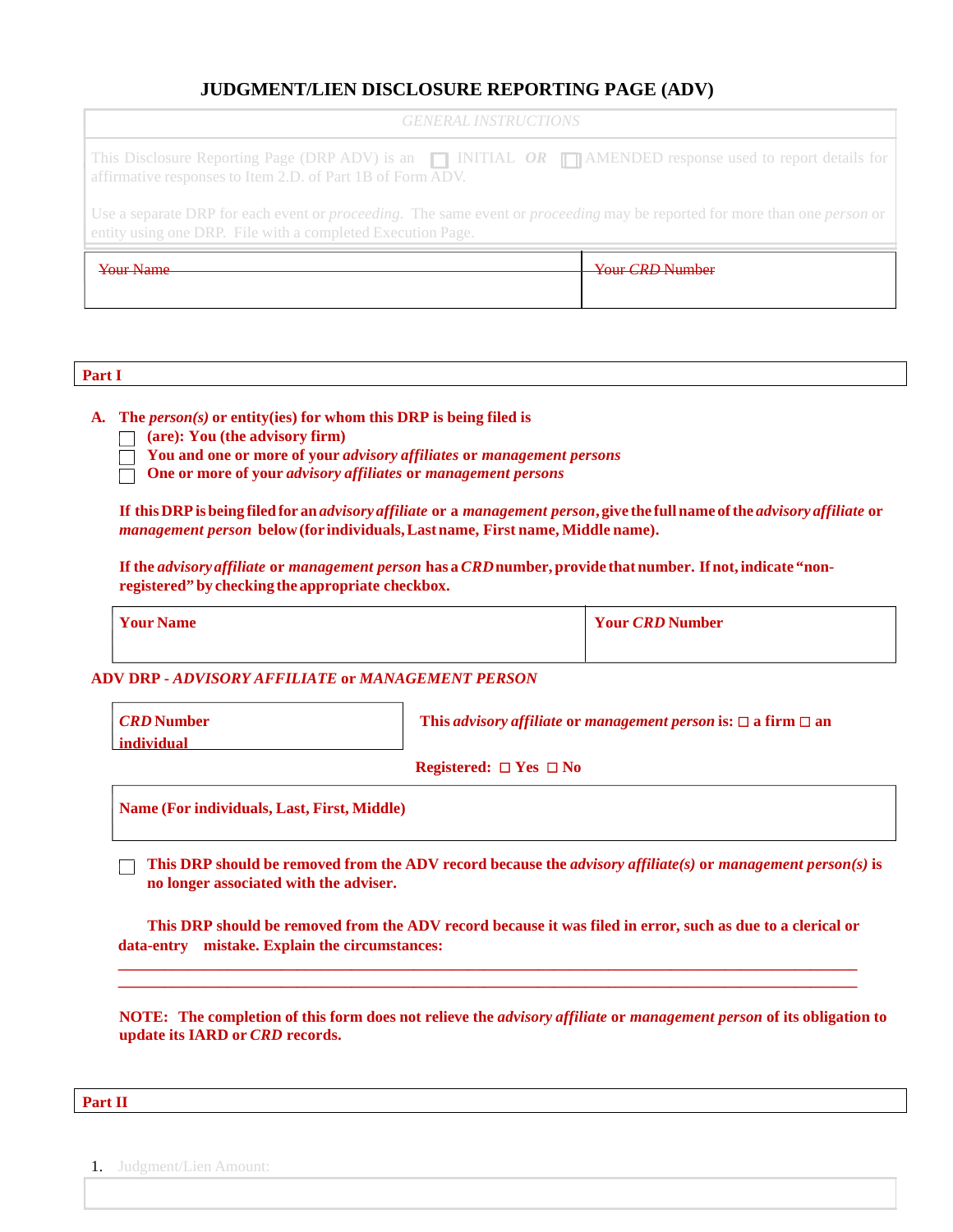|        | Judgment/Lien Holder: |
|--------|-----------------------|
| $\sim$ |                       |

| 3. | Judgment/Lien Type: (check appropriate item)                                                                                                                                             |
|----|------------------------------------------------------------------------------------------------------------------------------------------------------------------------------------------|
|    | Civil<br>Default<br>Tax                                                                                                                                                                  |
| 4. | Date Filed (MM/DD/YYYY):<br>Explanation<br>Exact                                                                                                                                         |
|    | If not exact, provide explanation:                                                                                                                                                       |
| 5. | Is Judgment/Lien outstanding?<br>N <sub>o</sub><br>Yes                                                                                                                                   |
|    | If no, provide status date (MM/DD/YYYY):<br>Explanation<br>Exact                                                                                                                         |
|    |                                                                                                                                                                                          |
|    |                                                                                                                                                                                          |
|    | If no, how was matter resolved? (check appropriate item)                                                                                                                                 |
|    | Discharged<br>Released<br>Removed<br>Satisfied                                                                                                                                           |
| 6. | Court (Name of Federal, State or Foreign Court), Location of Court (City or County and State or Country) and Docket/Case<br>Number:                                                      |
|    |                                                                                                                                                                                          |
|    |                                                                                                                                                                                          |
| 7. | Provide a brief summary of events leading to the action and any payment schedule details including current status (if applicable)<br>(your response must fit within the space provided): |
|    |                                                                                                                                                                                          |
|    |                                                                                                                                                                                          |
|    |                                                                                                                                                                                          |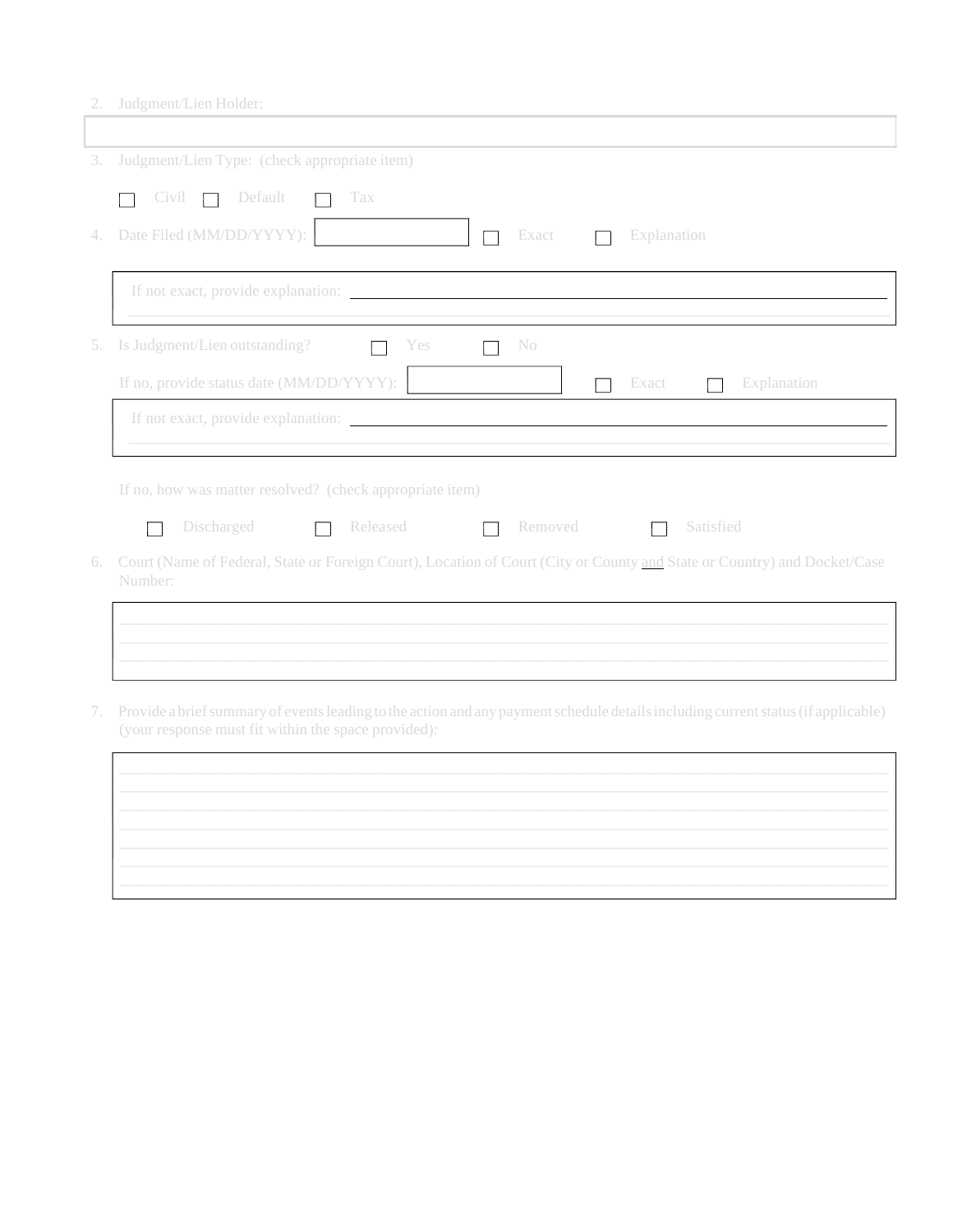## **ARBITRATION DISCLOSURE REPORTING PAGE (ADV)**

| <b>GENERAL INSTRUCTIONS</b>                                                                                                                                                                                    |
|----------------------------------------------------------------------------------------------------------------------------------------------------------------------------------------------------------------|
| This Disclosure Reporting Page (DRP ADV) is an $\Box$ INITIAL OR $\Box$ AMENDED response used to report details for<br>affirmative responses to Item 2.E. of Part 1B of Form ADV.                              |
| Check Part 1B item(s) being responded to: $\Box$ 2.E(1)<br>2.E(2)<br>2.E(3)<br>2.E(5)<br>$\Box$ 2.E(4)<br>$\mathbf{1}$<br>$\mathbf{1}$                                                                         |
| Use a separate DRP for each event or <i>proceeding</i> . The same event or <i>proceeding</i> may be reported for more than one <i>person</i> or<br>entity using one DRP. File with a completed Execution Page. |
| One event may result in more than one affirmative answer to Item 2.E. Use only one DRP to report details related to the same<br>event. Unrelated arbitration actions must be reported on separate DRPs.        |
|                                                                                                                                                                                                                |

## PART I

A. The *person(s)* or entity(ies) for whom this DRP is being filed is (are):

 $\Box$  You (the advisory firm)

You and one or more of your *advisory affiliates* **or** *management persons*

One or more of your *advisory affiliates* **or** *management persons*  $\Box$ 

If this DRP is being filed for an *advisory affiliate* **or a** *management person*, give the full name of the *advisory affiliate* **or**  *management person* below (for individuals, Last name, First name, Middle name).

If the *advisory affiliate* **or** *management person* has a *CRD* number, provide that number. If not, indicate "non-registered" by checking the appropriate checkbox.

| Vour Name<br>$\sim$ $\sim$ $\sim$ $\sim$ | CRD Number<br>Your $C_1$ |
|------------------------------------------|--------------------------|
|                                          |                          |

#### ADV DRP - *ADVISORY AFFILIATE* **or** *MANAGEMENT PERSON*

| CRD Number | This <i>advisory affiliate</i> or <i>management person</i> is: $\square$ a firm $\square$ an individual |
|------------|---------------------------------------------------------------------------------------------------------|
|            | Registered: $\Box$ Yes $\Box$ No                                                                        |

Name (For individuals, Last, First, Middle)

This DRP should be removed from the ADV record because the *advisory affiliate(s)* or *management person(s)* is no longer associated with the adviser.

 **This DRP should be removed from the ADV record because it was filed in error, such as due to a clerical or dataentry mistake. Explain the circumstances:** 

NOTE: The completion of this form does not relieve the *advisory affiliate* **or** *management person* of its obligation to update its IARD or *CRD* records.

**\_\_\_\_\_\_\_\_\_\_\_\_\_\_\_\_\_\_\_\_\_\_\_\_\_\_\_\_\_\_\_\_\_\_\_\_\_\_\_\_\_\_\_\_\_\_\_\_\_\_\_\_\_\_\_\_\_\_\_\_\_\_\_\_\_\_\_\_\_\_\_\_\_\_\_\_\_\_\_\_\_\_\_\_\_\_\_\_\_\_\_\_\_\_\_** 

PART II

1. Arbitration/Reparation Claim initiated by: (Name of private plaintiff, firm, etc.)

2. Principal Relief Sought (check appropriate item):

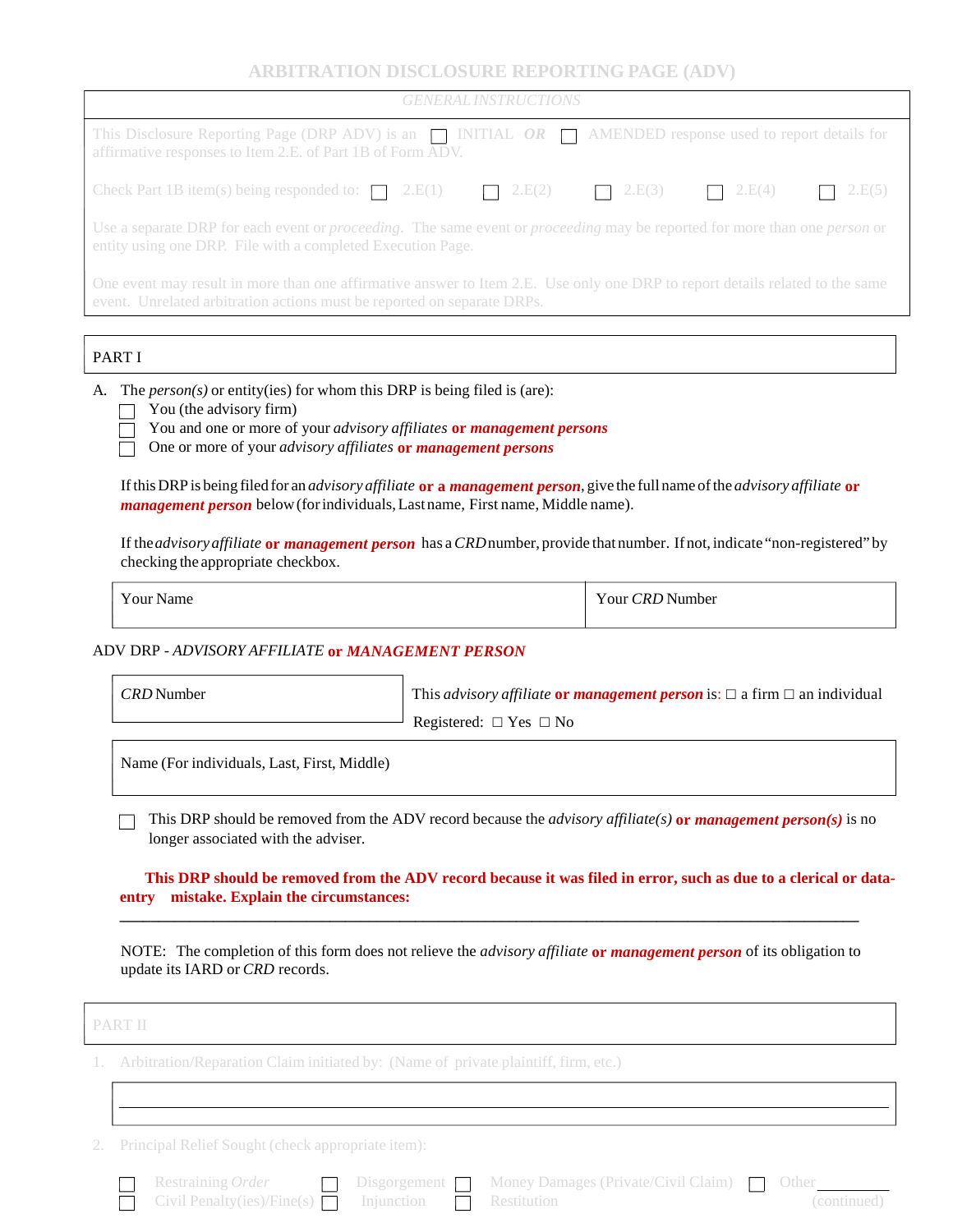## **ARBITRATION DISCLOSURE REPORTING PAGE (ADV)** *(continuation)*

Other Relief Sought:

| 3.                          | Explanation<br>Exact                                                                                                                                       | Initiation Date of Arbitration/Reparation Claim (MM/DD/YYYY):                                                                                                                                                 |                                                                                                                                                         |
|-----------------------------|------------------------------------------------------------------------------------------------------------------------------------------------------------|---------------------------------------------------------------------------------------------------------------------------------------------------------------------------------------------------------------|---------------------------------------------------------------------------------------------------------------------------------------------------------|
|                             |                                                                                                                                                            |                                                                                                                                                                                                               |                                                                                                                                                         |
| 4.                          | Principal Product Type (check appropriate item):                                                                                                           |                                                                                                                                                                                                               |                                                                                                                                                         |
| CD(s)                       | Annuity(ies) - Fixed<br>Annuity(ies) - Variable<br>Commodity Option(s)<br>Debt - Asset Backed<br>Debt - Corporate<br>Debt - Government<br>Debt - Municipal | Derivative(s)<br>Direct Investment(s) - DPP & LP Interest(s)<br>Equity - OTC<br>Equity Listed (Common & Preferred Stock)<br><b>Futures - Commodity</b><br>Futures - Financial<br>Index Option(s)<br>Insurance | <b>Investment Contract(s)</b><br>Money Market Fund(s)<br>Mutual Fund(s)<br>No Product<br>Options<br>Penny Stock(s)<br>Unit Investment Trust(s)<br>Other |
| <b>Other Product Types:</b> |                                                                                                                                                            |                                                                                                                                                                                                               |                                                                                                                                                         |
|                             |                                                                                                                                                            | 5. Arbitration/Reparation Claim was filed with (NASD FINRA, AAA, NYSE, CBOE, CFTC, etc.) and Docket/Case Number:                                                                                              |                                                                                                                                                         |
| (if applicable):            |                                                                                                                                                            | 6. Advisory Affiliate's or Management Person's Employing Firm when activity occurred which led to the arbitration/reparation                                                                                  |                                                                                                                                                         |
| 7.                          |                                                                                                                                                            | Describe the allegations related to this arbitration/reparation (your response must fit within the space provided):                                                                                           |                                                                                                                                                         |
| Current status?<br>8.       | Pending                                                                                                                                                    | On Appeal                                                                                                                                                                                                     | Final                                                                                                                                                   |

9. If on appeal, action appealed to (provide name of court) and Date Appeal Filed (MM/DD/YYYY):